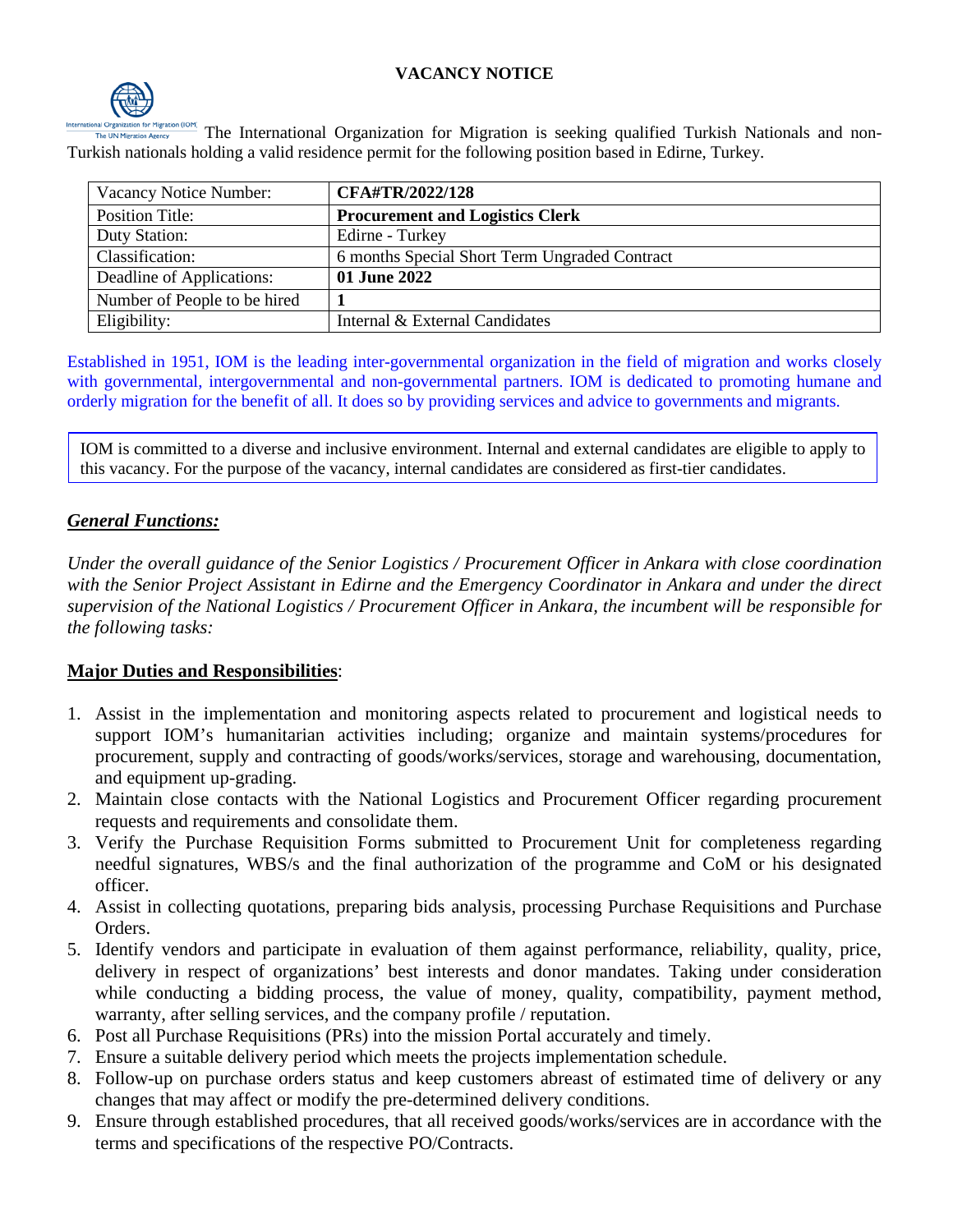- 10. Ensure all the newly procured assets are assigned to the staff members with Assets Assignment Forms in respective to the Assets Master Numbers.
- 11. Ensure that the "Goods Receipt Notes" are acknowledged by the Requisitioner when the services/works are rendered and/or the goods are received.
- 12. Support with submitting documentation Payment Requests to the Finance Unit to execute in-Mission Payments. Follow up with the Finance Unit to ensure that suppliers' accounts are settled on time.
- 13. Receipt of the consignments and cargo shipments addressed to Edirne sub-office.
- 14. Follow-up on the kitchen needs, office needs, supplies, and stationery in Edirne sub-office and replenish when needed. Ensure there is no undue overstocking or loss.
- 15. Conduct outdoor activities when necessary for checking prices, collecting bids, procuring with cash, handing over the commodities to the beneficiaries, etc.
- **16.** Undertake any other duties within the incumbent's capabilities that might be assigned.

## **Required Qualifications:**

# **Education:**

- Bachelor's degree in business administration, Logistics, supply chain management, or any other related fields with at least one year of relevant professional experience, or;
- High school degree with at least three years of relevant professional experience.

## **Languages:**

• Fluency in **English** and **Turkish** is required.

## **Required Competencies**

The incumbent is expected to demonstrate the following values and competencies:

## **Values**

- Inclusion and respect for diversity:
	- Shows respect and sensitivity towards gender, culture, ethnicity, religion, sexual orientation, political conviction and other differences.
	- Encourages the inclusion of all team members and stakeholders while demonstrating the ability to work constructively with people with different backgrounds and orientations.

• Promotes the benefits of diversity; values diverse points of view and demonstrate this in daily work and decision making.

- Challenges prejudice, biases and intolerance in the workplace.
- Integrity and transparency:
	- Upholds and promotes the Standards of Conduct and Unified Staff Regulations and Rules.
	- Delivers on commitments; manages the organization's resources reliably and sustainably.
	- Embraces and encourages transparency, balancing this with the need for discretion and confidentiality as appropriate.
	- Maintains impartiality and takes prompt action in cases of unprofessional or unethical behaviour.
	- Does not abuse one's position and acts without consideration of personal gain. Is motivated by professional rather than personal concerns.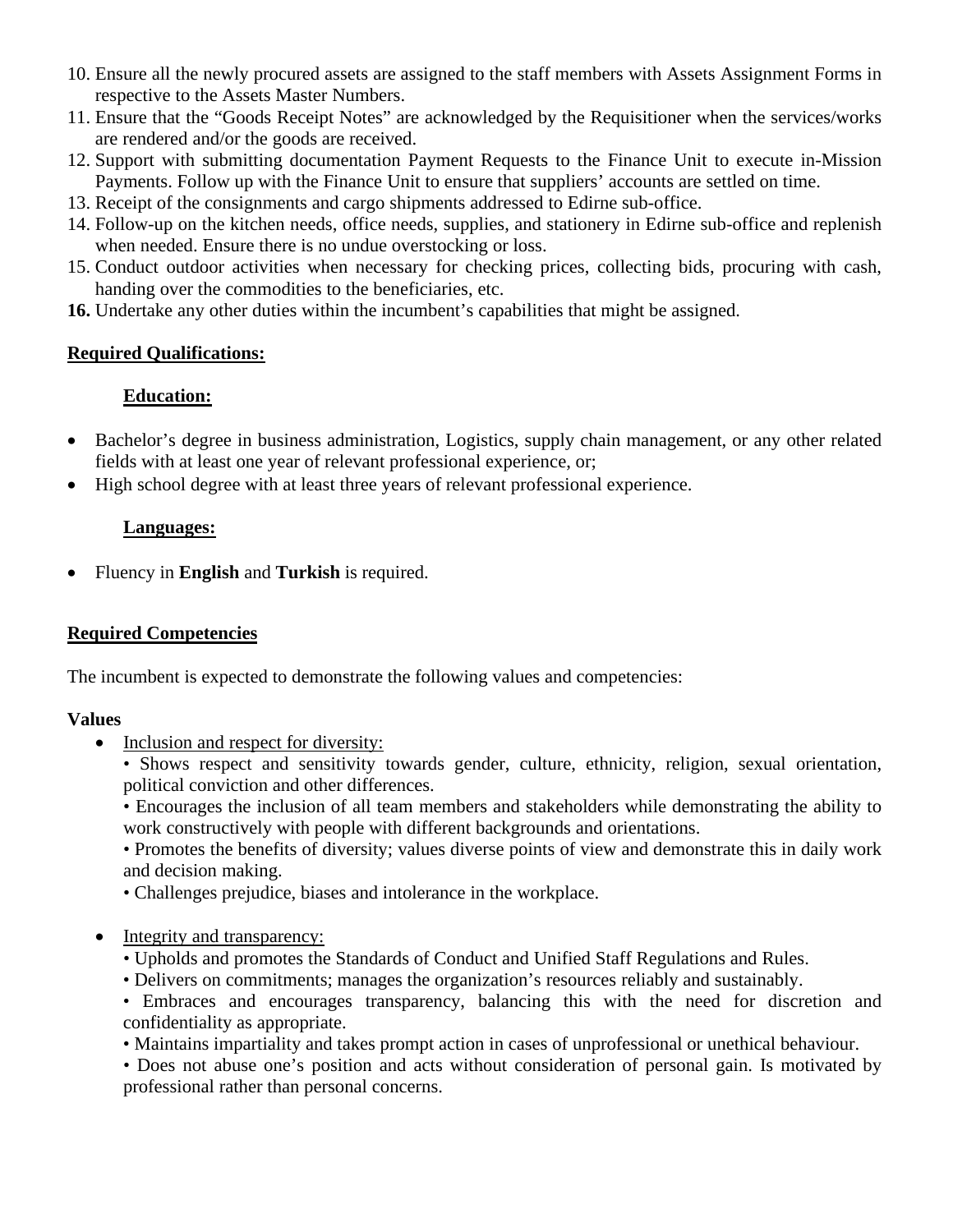## • Professionalism:

• Demonstrates professional competence and mastery of subject matter and willingness to improve knowledge and skills.

- Seeks to raise professional standards in self and others through daily work and activities.
- Adapts quickly to change and is decisive and versatile in face of uncertainty.

• Shows self-control and persistence when faced with difficult problems and remains calm in stressful situations.

• Is conscientious and efficient in meeting commitments, observing deadlines and achieving results.

# **Core Competencies** – behavioural indicators *level 1*

• Teamwork: Establishes strong relationships with colleagues and partners; relates well to people at all levels.

• Is fully aware of the team purpose, respects and understands individual and collective responsibilities.

• Willingly puts in extra effort without being asked and adopts a "hands-on" approach whenever necessary to achieve team objectives.

• Coordinates own work with that of the team to meet agreed priorities and deadlines.

• Delivering Results:

•Produces quality results and provides quality services to clients.

- Meets goals and timelines for delivery of products or services.
- Manages time and resources efficiently, monitoring progress and making adjustments as necessary.
- Shows understanding of own role and responsibilities in relation to expected results.
- Managing and sharing knowledge:

•Keeps abreast of new developments in own field of competence and creates opportunities for knowledge management initiatives.

• Shares knowledge and learning willingly, and proactively seeks to learn from the experiences of others.

• Puts new learning into practice and draws on diverse sources of ideas and inspiration.

• Contributes to the identification of improvements to work processes and assists in implementing them.

• Accountability:

•Accepts personal responsibility for quality and timeliness of work.

• Takes ownership of all responsibilities within own role and honours commitments to others and to the Organization.

• Operates in compliance with organizational regulations and rules.

• Accepts and gives constructive criticism; acknowledges and corrects mistakes and apply lessons learned for improvement.

• Communication:

•Presents information using language and sequence of ideas that is easy for recipients to understand.

• Adapts communication to the recipient's needs, asks questions to clarify, and exhibits interest in having two-way communication.

• Encourages others to share their views, using active listening to demonstrate openness and to build understanding of different perspectives.

• Listens carefully and genuinely to the views and positions of others; acts on received information.